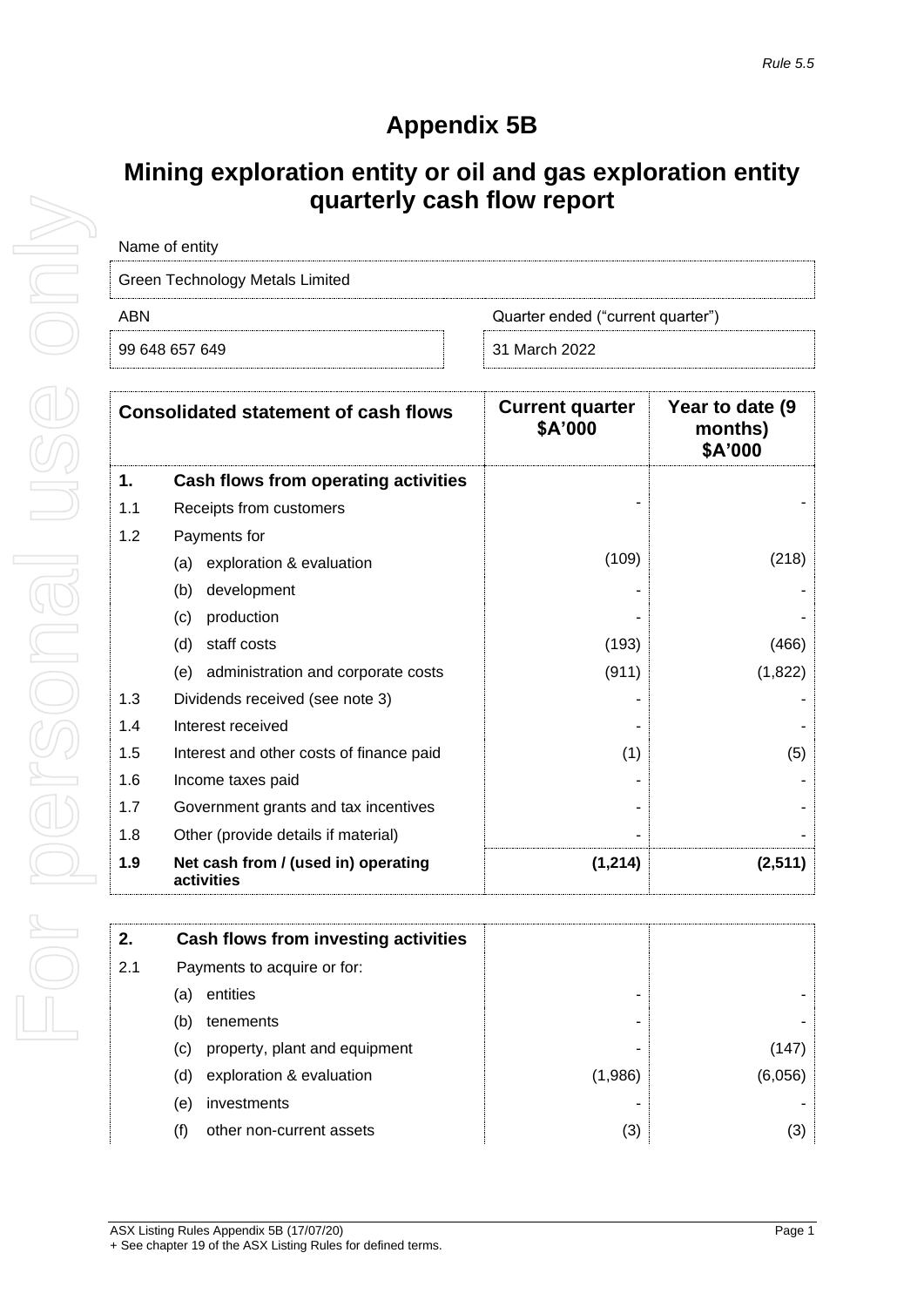| <b>Consolidated statement of cash flows</b> |                                                   | <b>Current quarter</b><br>\$A'000 | Year to date (9)<br>months)<br>\$A'000 |
|---------------------------------------------|---------------------------------------------------|-----------------------------------|----------------------------------------|
| 2.2                                         | Proceeds from the disposal of:                    |                                   |                                        |
|                                             | entities<br>(a)                                   |                                   |                                        |
|                                             | (b)<br>tenements                                  |                                   |                                        |
|                                             | (c)<br>property, plant and equipment              |                                   |                                        |
|                                             | (d)<br>investments                                |                                   |                                        |
|                                             | other non-current assets<br>(e)                   |                                   |                                        |
| 2.3                                         | Cash flows from loans to other entities           |                                   |                                        |
| 2.4                                         | Dividends received (see note 3)                   |                                   |                                        |
| 2.5                                         | Other (provide details if material)               |                                   |                                        |
| 2.6                                         | Net cash from / (used in) investing<br>activities | (1,989)                           | (6, 206)                               |

| 3.   | Cash flows from financing activities                                                       |          |
|------|--------------------------------------------------------------------------------------------|----------|
| 3.1  | Proceeds from issues of equity securities<br>(excluding convertible debt securities)       | 24,000   |
| 3.2  | Proceeds from issue of convertible debt<br>securities                                      | 375      |
| 3.3  | Proceeds from exercise of options                                                          |          |
| 3.4  | Transaction costs related to issues of equity<br>securities or convertible debt securities | (1, 479) |
| 3.5  | Proceeds from borrowings                                                                   |          |
| 3.6  | Repayment of borrowings                                                                    |          |
| 3.7  | Transaction costs related to loans and<br>borrowings                                       |          |
| 3.8  | Dividends paid                                                                             |          |
| 3.9  | Other (provide details if material)                                                        |          |
| 3.10 | Net cash from / (used in) financing<br>activities                                          | 22,896   |

|     | Net increase / (decrease) in cash and<br>cash equivalents for the period |         |          |
|-----|--------------------------------------------------------------------------|---------|----------|
| 4.1 | Cash and cash equivalents at beginning of<br>period                      | 19,301  | 1.919    |
| 4.2 | Net cash from / (used in) operating<br>activities (item 1.9 above)       | (1,214) | (2,511)  |
| 4.3 | Net cash from / (used in) investing activities<br>(item 2.6 above)       | (1,989) | (6, 206) |
| 4.4 | Net cash from / (used in) financing activities<br>(item 3.10 above)      |         | 22,896   |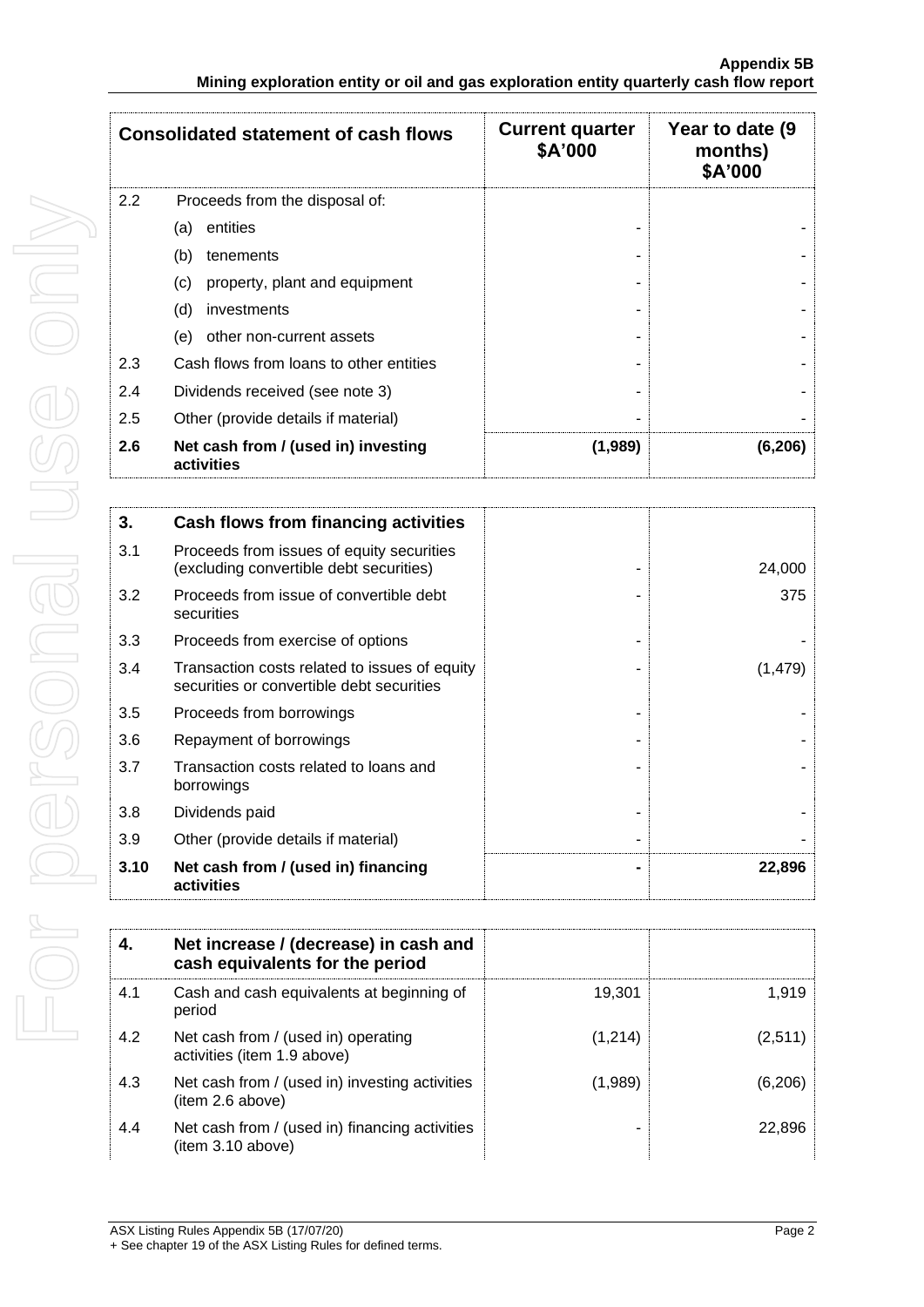| <b>Consolidated statement of cash flows</b> |                                                      | <b>Current quarter</b><br>\$A'000 | Year to date (9)<br>months)<br>\$A'000 |
|---------------------------------------------|------------------------------------------------------|-----------------------------------|----------------------------------------|
| 4.5                                         | Effect of movement in exchange rates on<br>cash held | -                                 |                                        |
| 4.6                                         | Cash and cash equivalents at end of<br>period        | 16.098                            | 16,098                                 |

| 5.  | Reconciliation of cash and cash<br>equivalents<br>at the end of the quarter (as shown in the<br>consolidated statement of cash flows) to the<br>related items in the accounts | <b>Current quarter</b><br>\$A'000 | <b>Previous quarter</b><br>\$A'000 |
|-----|-------------------------------------------------------------------------------------------------------------------------------------------------------------------------------|-----------------------------------|------------------------------------|
| 5.1 | <b>Bank balances</b>                                                                                                                                                          | 15.981                            | 19.194                             |
| 5.2 | Call deposits                                                                                                                                                                 |                                   |                                    |
| 5.3 | <b>Bank overdrafts</b>                                                                                                                                                        |                                   |                                    |
| 5.4 | Other (Guarantees)                                                                                                                                                            | 117                               | 108                                |
| 5.5 | Cash and cash equivalents at end of<br>quarter (should equal item 4.6 above)                                                                                                  | 16,098                            | 19,302                             |

| 6.  | Payments to related parties of the entity and their<br>associates                                                                                           | <b>Current quarter</b><br><b>\$A'000</b> |  |  |
|-----|-------------------------------------------------------------------------------------------------------------------------------------------------------------|------------------------------------------|--|--|
| 6.1 | Aggregate amount of payments to related parties and their<br>associates included in item 1                                                                  | 60                                       |  |  |
| 6.2 | Aggregate amount of payments to related parties and their<br>associates included in item 2                                                                  |                                          |  |  |
|     | Note: if any amounts are shown in items 6.1 or 6.2, your quarterly activity report must include a description of, and an<br>explanation for, such payments. |                                          |  |  |
|     | Payment of Director fees and salaries.                                                                                                                      |                                          |  |  |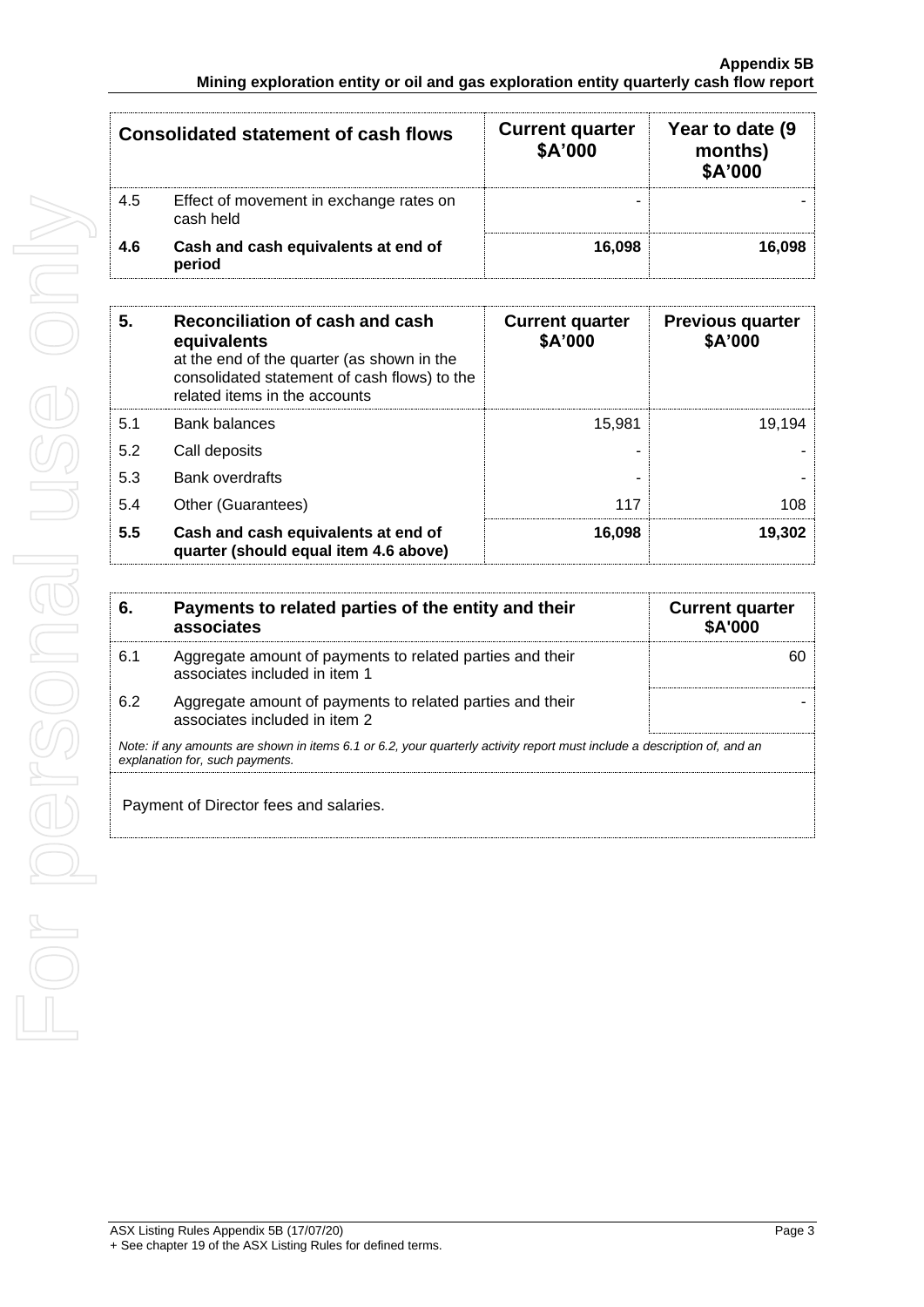| 7.                                                                                                                                                                            | <b>Financing facilities</b><br>Note: the term "facility' includes all forms of financing<br>arrangements available to the entity.<br>Add notes as necessary for an understanding of the<br>sources of finance available to the entity.                                                                                                               | <b>Total facility</b><br>amount at quarter<br>end<br>\$A'000 | Amount drawn at<br>quarter end<br>\$A'000 |
|-------------------------------------------------------------------------------------------------------------------------------------------------------------------------------|------------------------------------------------------------------------------------------------------------------------------------------------------------------------------------------------------------------------------------------------------------------------------------------------------------------------------------------------------|--------------------------------------------------------------|-------------------------------------------|
| 7.1                                                                                                                                                                           | Loan facilities                                                                                                                                                                                                                                                                                                                                      |                                                              |                                           |
| 7.2                                                                                                                                                                           | Credit standby arrangements                                                                                                                                                                                                                                                                                                                          | 108                                                          |                                           |
| 7.3                                                                                                                                                                           | Other (please specify)                                                                                                                                                                                                                                                                                                                               | 19                                                           |                                           |
| 7.4                                                                                                                                                                           | <b>Total financing facilities</b>                                                                                                                                                                                                                                                                                                                    | 127                                                          |                                           |
| 7.5                                                                                                                                                                           | Unused financing facilities available at quarter end                                                                                                                                                                                                                                                                                                 |                                                              |                                           |
| 7.6                                                                                                                                                                           | Include in the box below a description of each facility above, including the lender, interest<br>rate, maturity date and whether it is secured or unsecured. If any additional financing<br>facilities have been entered into or are proposed to be entered into after quarter end,<br>include a note providing details of those facilities as well. |                                                              |                                           |
| Credit card facility with the bank of \$108k, cash backed by guarantee.<br>Insurance Funding agreement of \$19k, flat rate of 6.43%, unsecured and maturing on<br>30/04/2022. |                                                                                                                                                                                                                                                                                                                                                      |                                                              |                                           |

| 8.          |                                                                                                                                                                                                                                 | Estimated cash available for future operating activities                                                                                                                                                               | \$A'000 |
|-------------|---------------------------------------------------------------------------------------------------------------------------------------------------------------------------------------------------------------------------------|------------------------------------------------------------------------------------------------------------------------------------------------------------------------------------------------------------------------|---------|
| 8.1         | Net cash from / (used in) operating activities (item 1.9)                                                                                                                                                                       |                                                                                                                                                                                                                        | (1,214) |
| 8.2         |                                                                                                                                                                                                                                 | (Payments for exploration & evaluation classified as investing<br>activities) (item $2.1(d)$ )                                                                                                                         | (1,989) |
| 8.3         |                                                                                                                                                                                                                                 | Total relevant outgoings (item $8.1 +$ item $8.2$ )                                                                                                                                                                    | (3,203) |
| 8.4         |                                                                                                                                                                                                                                 | Cash and cash equivalents at quarter end (item 4.6)                                                                                                                                                                    | 16,098  |
| 8.5         |                                                                                                                                                                                                                                 | Unused finance facilities available at quarter end (item 7.5)                                                                                                                                                          |         |
| 8.6         |                                                                                                                                                                                                                                 | Total available funding (item $8.4 +$ item $8.5$ )                                                                                                                                                                     | 16,098  |
| 8.7         | Estimated quarters of funding available (item 8.6 divided by<br>item $8.3$ )                                                                                                                                                    |                                                                                                                                                                                                                        | 5.03    |
|             | Note: if the entity has reported positive relevant outgoings (ie a net cash inflow) in item 8.3, answer item 8.7 as "N/A".<br>Otherwise, a figure for the estimated quarters of funding available must be included in item 8.7. |                                                                                                                                                                                                                        |         |
| 8.8         |                                                                                                                                                                                                                                 | If item 8.7 is less than 2 quarters, please provide answers to the following questions:                                                                                                                                |         |
|             | 8.8.1                                                                                                                                                                                                                           | Does the entity expect that it will continue to have the current level of net operating<br>cash flows for the time being and, if not, why not?                                                                         |         |
|             | Answer: N/A                                                                                                                                                                                                                     |                                                                                                                                                                                                                        |         |
|             | 8.8.2                                                                                                                                                                                                                           | Has the entity taken any steps, or does it propose to take any steps, to raise further<br>cash to fund its operations and, if so, what are those steps and how likely does it<br>believe that they will be successful? |         |
| Answer: N/A |                                                                                                                                                                                                                                 |                                                                                                                                                                                                                        |         |